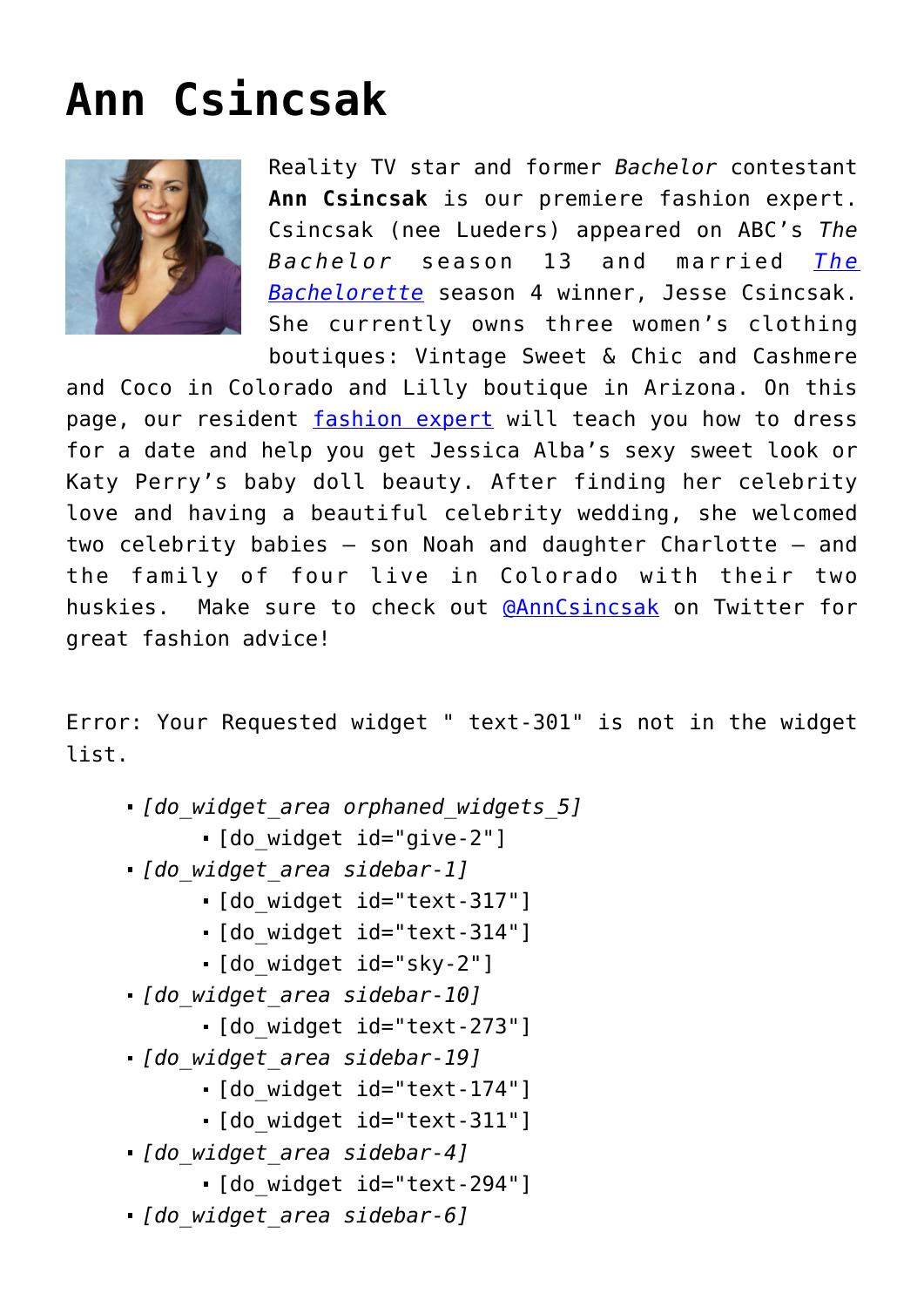- [do\_widget id="text-240"]
- *[do\_widget\_area sidebar-8]*
	- [do\_widget id="text-313"]
	- [do\_widget id="text-316"]
	- [do\_widget id="text-312"]
	- [do\_widget id="text-309"]
- *[do\_widget\_area widgets\_for\_shortcodes]*
	- [do\_widget id="text-301"]
- *[do\_widget\_area wp\_inactive\_widgets]*
	- [do\_widget id="give-7"]
	- [do\_widget id="rev-2"]
	- [do\_widget id="give-5"]
	- [do\_widget id="rev-3"]
	- [do\_widget id="text-308"]
	- [do\_widget id="text-77"]
	- [do\_widget id="archives-3"]
	- [do\_widget id="pages-2"]
	- [do\_widget id="calendar-2"]
	- [do\_widget id="links-2"]
	- [do\_widget id="text-307"]
	- [do\_widget id="meta-2"]
	- [do\_widget id="search-2"]
	- [do\_widget id="categories-2"]
	- [do\_widget id="recent-posts-2"]
	- [do\_widget id="recent-comments-2"]
	- [do\_widget id="rss-2"]
	- [do\_widget id="text-306"]
	- [do\_widget id="nav\_menu-2"]
	- [do\_widget id="tag\_cloud-3"]
	- [do\_widget id="links-3"]
	- [do\_widget id="calendar-4"]
	- [do\_widget id="text-5"]
	- [do\_widget id="text-221"]
	- [do\_widget id="text-215"]
	- [do\_widget id="text-168"]
	- [do\_widget id="text-10"]
	- [do\_widget id="text-196"]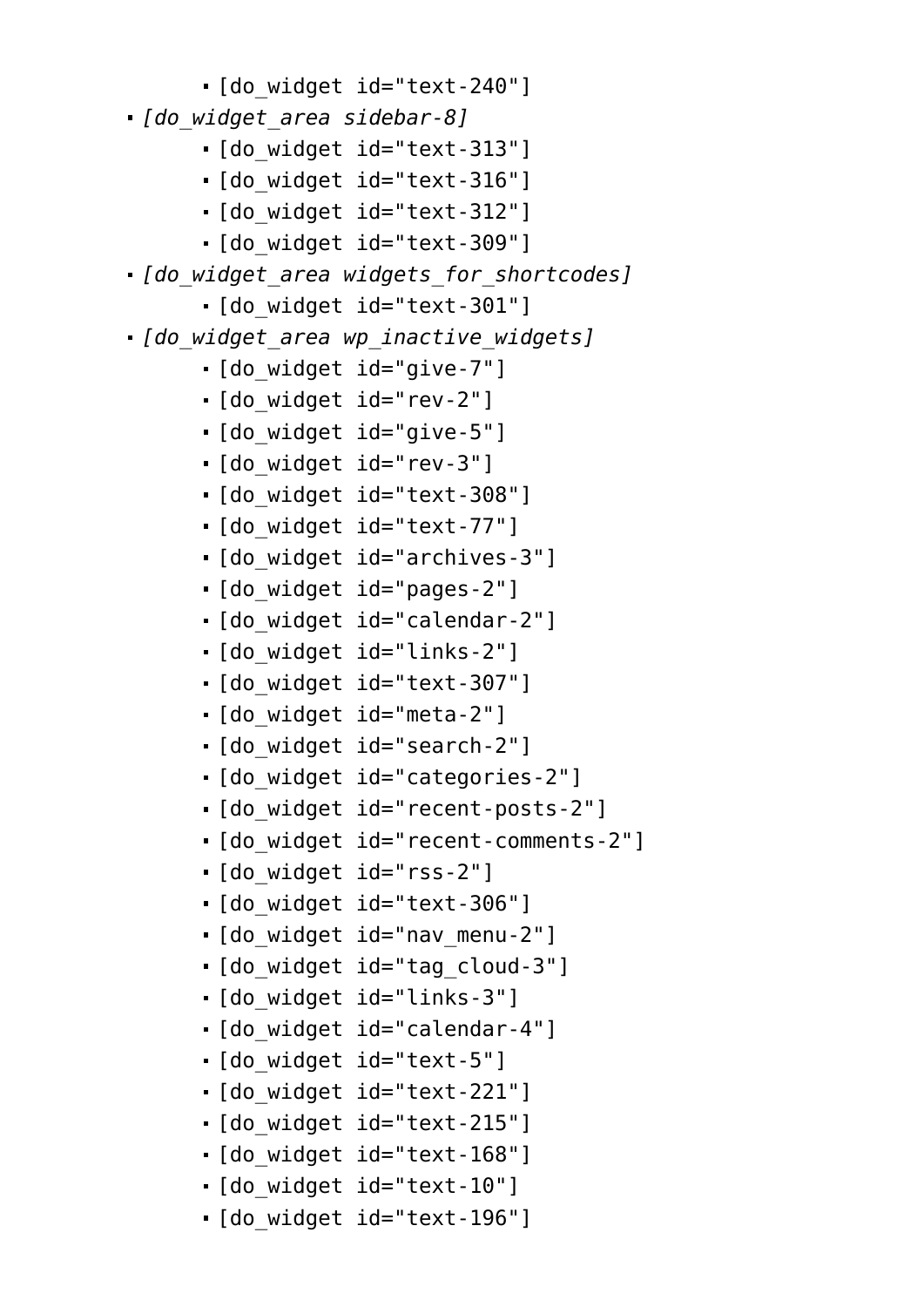- [do\_widget id="text-229"]
- [do\_widget id="text-178"]
- [do\_widget id="text-232"]
- [do\_widget id="newrew-3"]
- [do\_widget id="text-177"]
- [do\_widget id="newrew-2"]
- [do\_widget id="text-208"]
- [do\_widget id="give-3"]

## **Articles:**

- [Kelly Ripa's NYC Chic](http://cupidspulse.com/kelly-ripa-nyc-chic/)
- [Kate Beckinsale's High Fashion Charm](http://cupidspulse.com/kate-beckinsales-high-fashion-charm/)
- [Jessica Alba's Sexy Sweet Style](http://cupidspulse.com/jessica-albas-sexy-sweet-style/)
- [Zoe Saldana's Laid Back Style](http://cupidspulse.com/zoe-saldana-get-the-look-ann-csincsak/)
- [Katy Perry's Baby Doll Beauty](http://cupidspulse.com/katy-perry-get-the-look-ann-csincsak/)
- [Reese Witherspoon's Sexy Sophisticated Style](http://cupidspulse.com/reese-witherspoons-sexy-sophisticated-style/)
- [Blake Lively's High-Fashion Style](http://cupidspulse.com/blake-livelys-high-fashion-style/)
- [Emily Maynard's Southern Style Bachelorette Edition](http://cupidspulse.com/emily-maynard-bachelorette-get-the-look-ann-csincasa/)
- [Kate Middleton's Royal Style](http://cupidspulse.com/kate-middletons-royal-style-get-the-look/)
- [Kim Kardashian's Daytime Date Look](http://cupidspulse.com/kim-kardashians-daytime-date-fashion-ann-csincsak/)
- [Beyonce NYC Sleek Style](http://cupidspulse.com/beyonce-nyc-fashion-style/)
- [Get the Latest Fashion Style from "Hunger Games" Star Jennifer](http://cupidspulse.com/hunger-games-jennifer-lawrence-fashion-style/) **[Lawrence](http://cupidspulse.com/hunger-games-jennifer-lawrence-fashion-style/)**
- [Nicole Richie "Fashion Star" Casual Chic Style](http://cupidspulse.com/nicole-richie-fashion-star-casual-chic-style/)
- [Steal Jennifer Lopez's City Style!](http://cupidspulse.com/steal-jennifer-lopez-city-style-fashion-date-outfit/)